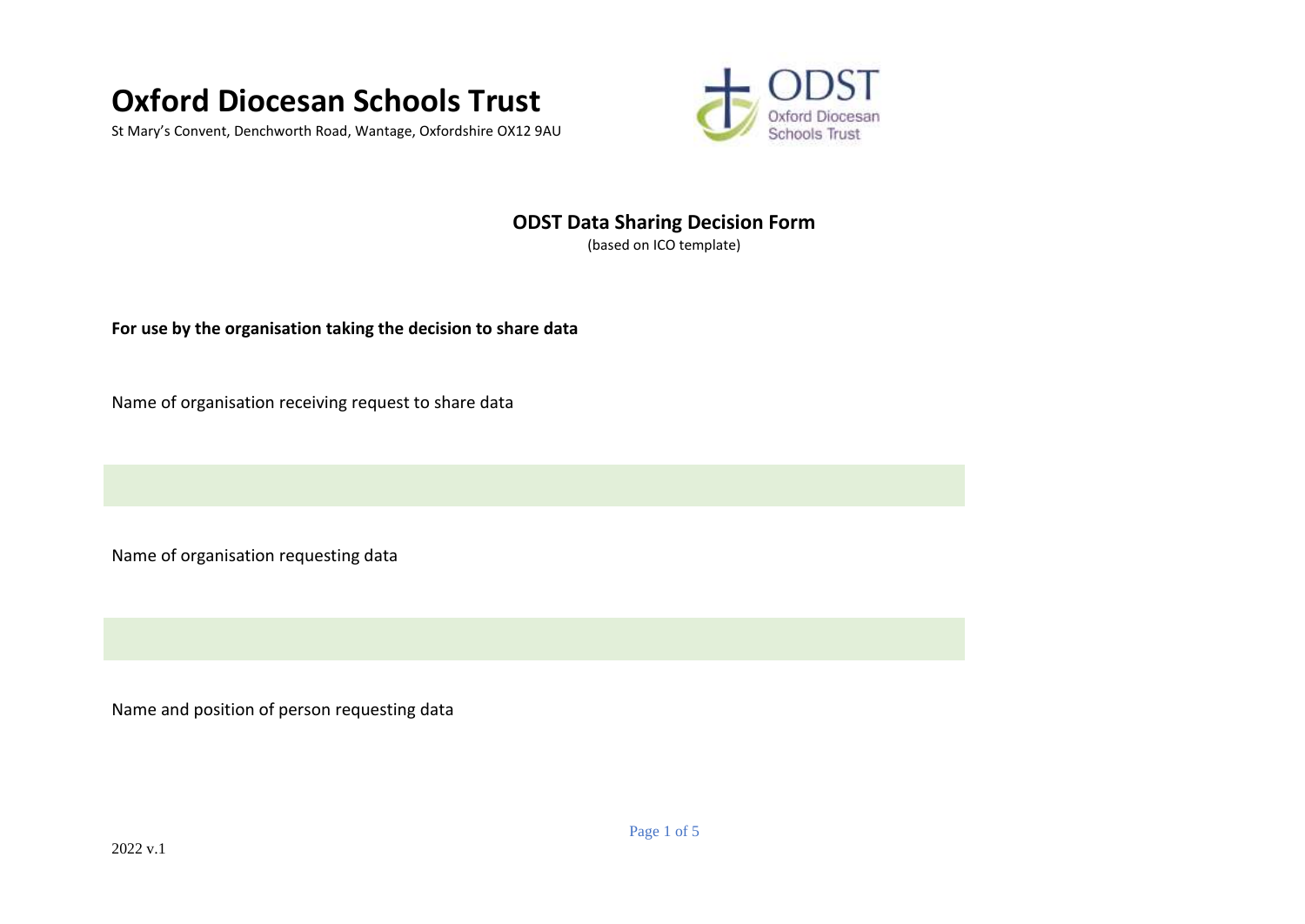Date request received

Description of data requested

Data controller relationship: ☐ Joint ☐ Separate Will there be a data sharing agreement in place? ☐ Yes ☐ No Purpose of sharing

Lawful basis for sharing – please state which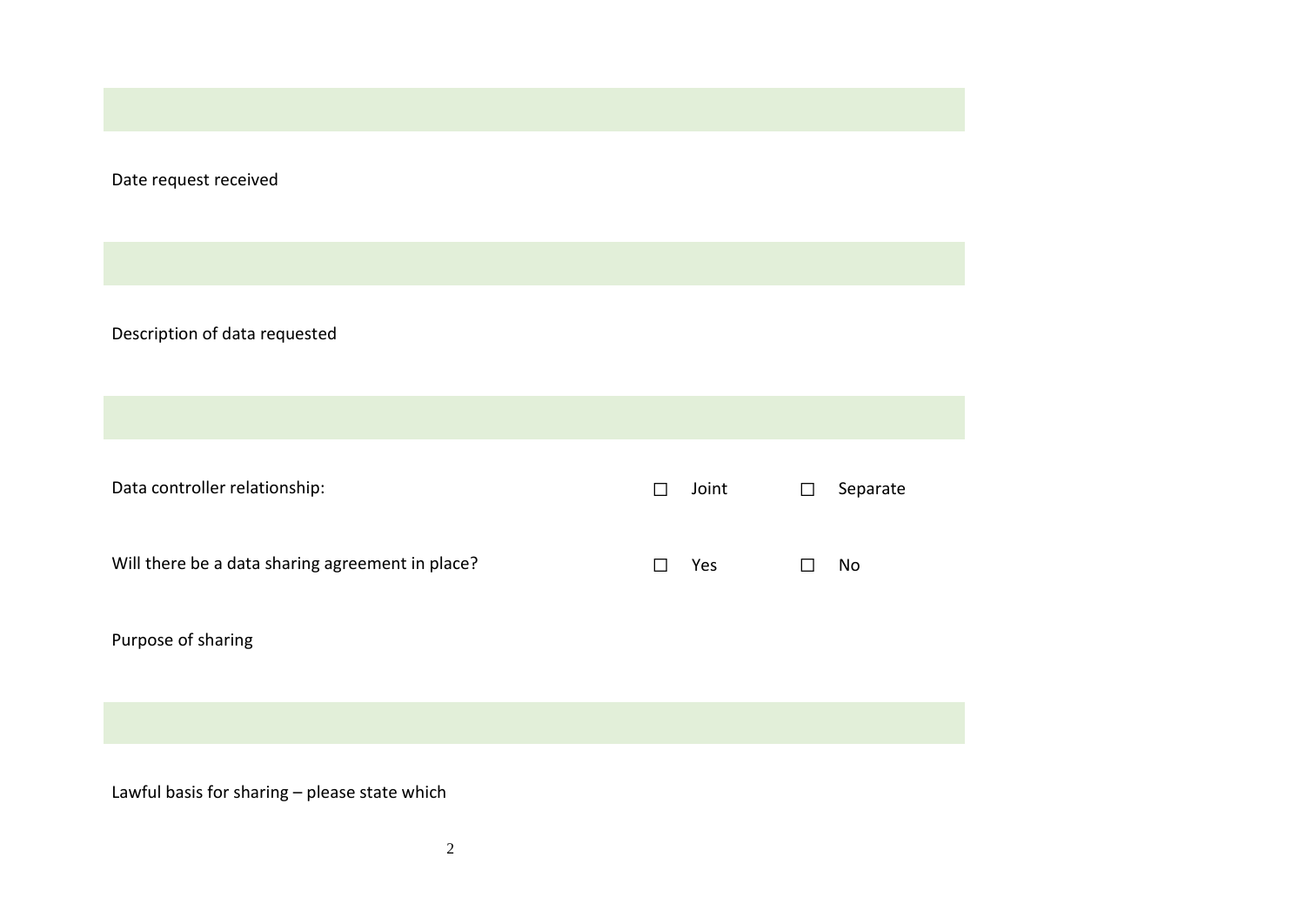Why is sharing 'necessary'?

Are additional conditions met for special category data or criminal offence data sharing (where applicable)?

Which legal power for sharing applies (if relevant) (such as a statutory requirement or a court order)?

Has a Data Protection Impact Assessment (DPIA) been considered?

DPIA undertaken and outcome (if applicable)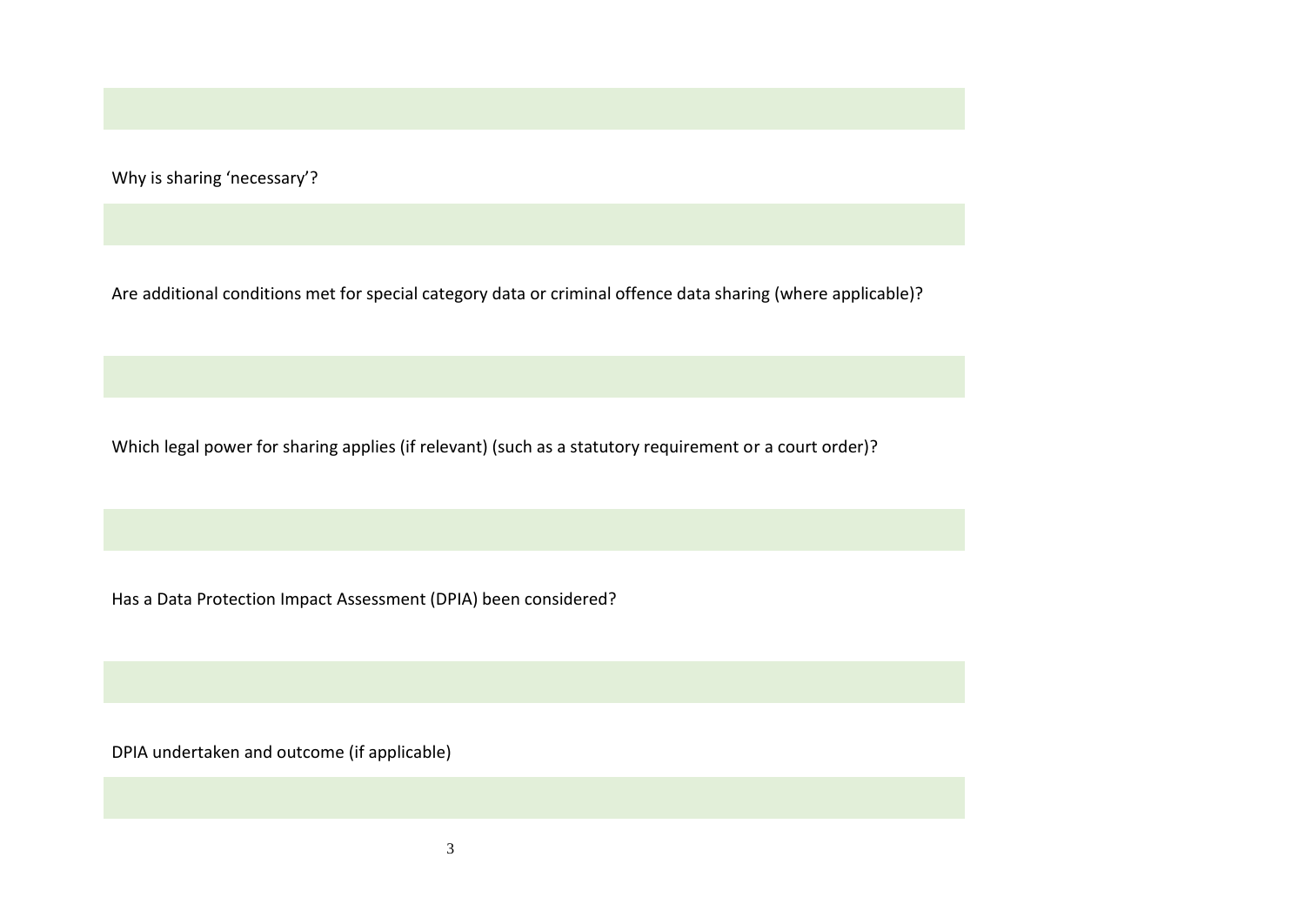Were views of DPO (or equivalent) considered? (if DPIA not done, for example)

Are there any specific arrangements for retention/deletion of data?

What are the security considerations?

What arrangements are there for complying with individuals' information rights?

Date(s) of requested sharing (or intervals if data is to be shared on a regular basis)

Decision on request